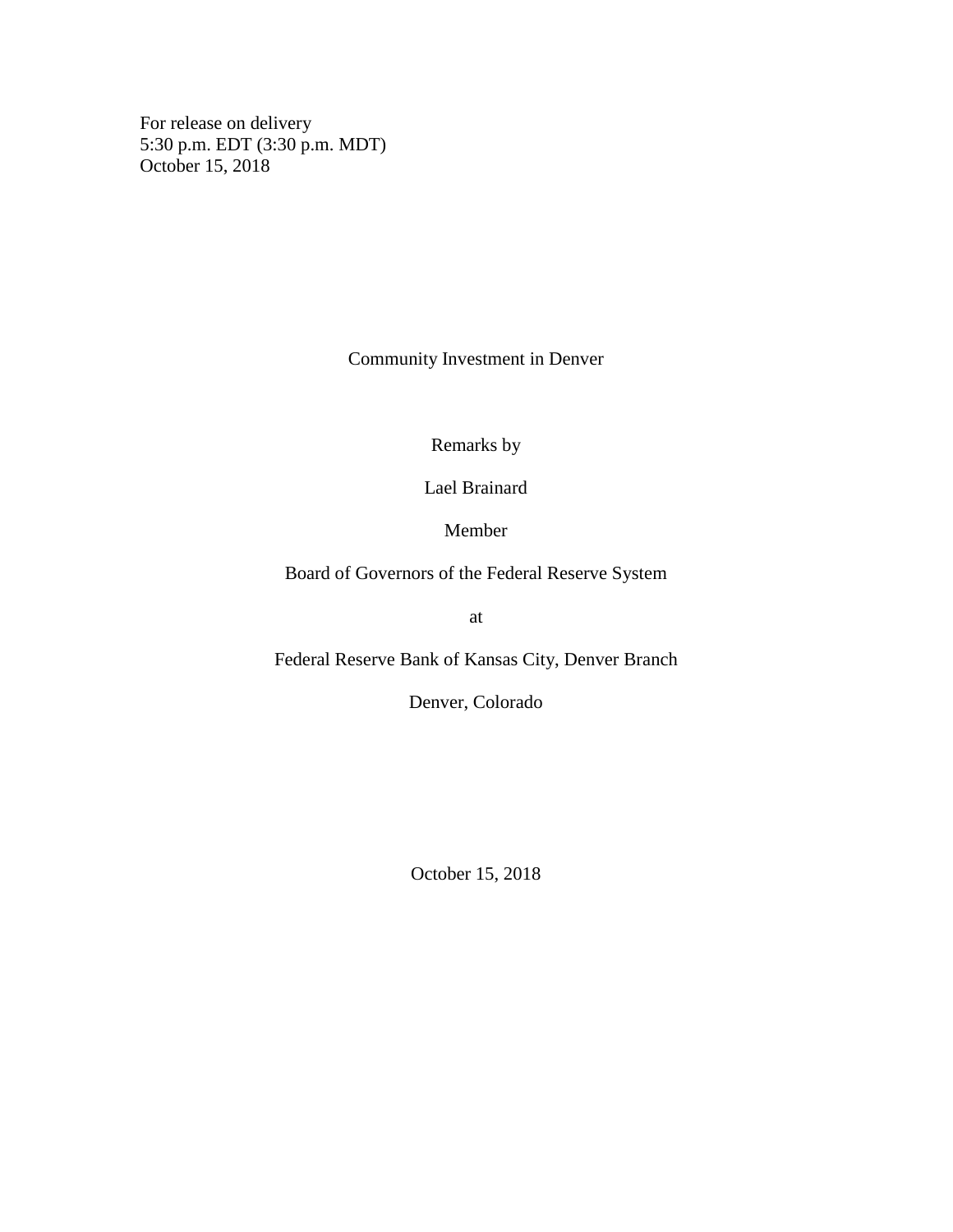Good afternoon. I am delighted to be here in Denver for a few days to visit with community leaders working to support affordable housing, workforce development, and small businesses across the Mile High City. So far, I have had a chance to hear firsthand about the housing affordability challenges facing many Denver families, which are requiring some families to make difficult choices between paying rent and paying for other necessities, and the associated challenges of homelessness. I have also had the opportunity to see the incredible work underway in Denver to ensure that individuals and families in need have access to safe, affordable shelter and the healthcare and case management services they need to get back on their feet.

Not only is Denver's approach to service delivery a national model, but your use of Social Impact Bonds to fund those programs is also at the forefront of innovation in the community development sector. I can see there is a lot of pride in what you are accomplishing locally, and I look forward to seeing more groundbreaking work during the remainder of my time here.

Every few months, I try to make a visit such as this one to better understand how different communities across the country are experiencing the economy. Promoting community development is one of the key purposes and functions of the Federal Reserve, and it requires that we have a strong understanding of the impacts of financial policies and practices in communities in all of our Districts. [1](#page-1-0)

I have heard about the important role the Community Reinvestment Act (CRA) has played in strengthening community investment, so I am happy to have this opportunity to learn about your perspectives, as bankers here in Denver, on opportunities

<span id="page-1-0"></span> <sup>1</sup> See *The Federal Reserve System Purposes & Functions* at [www.federalreserve.gov/aboutthefed/pf.htm.](https://www.federalreserve.gov/aboutthefed/pf.htm)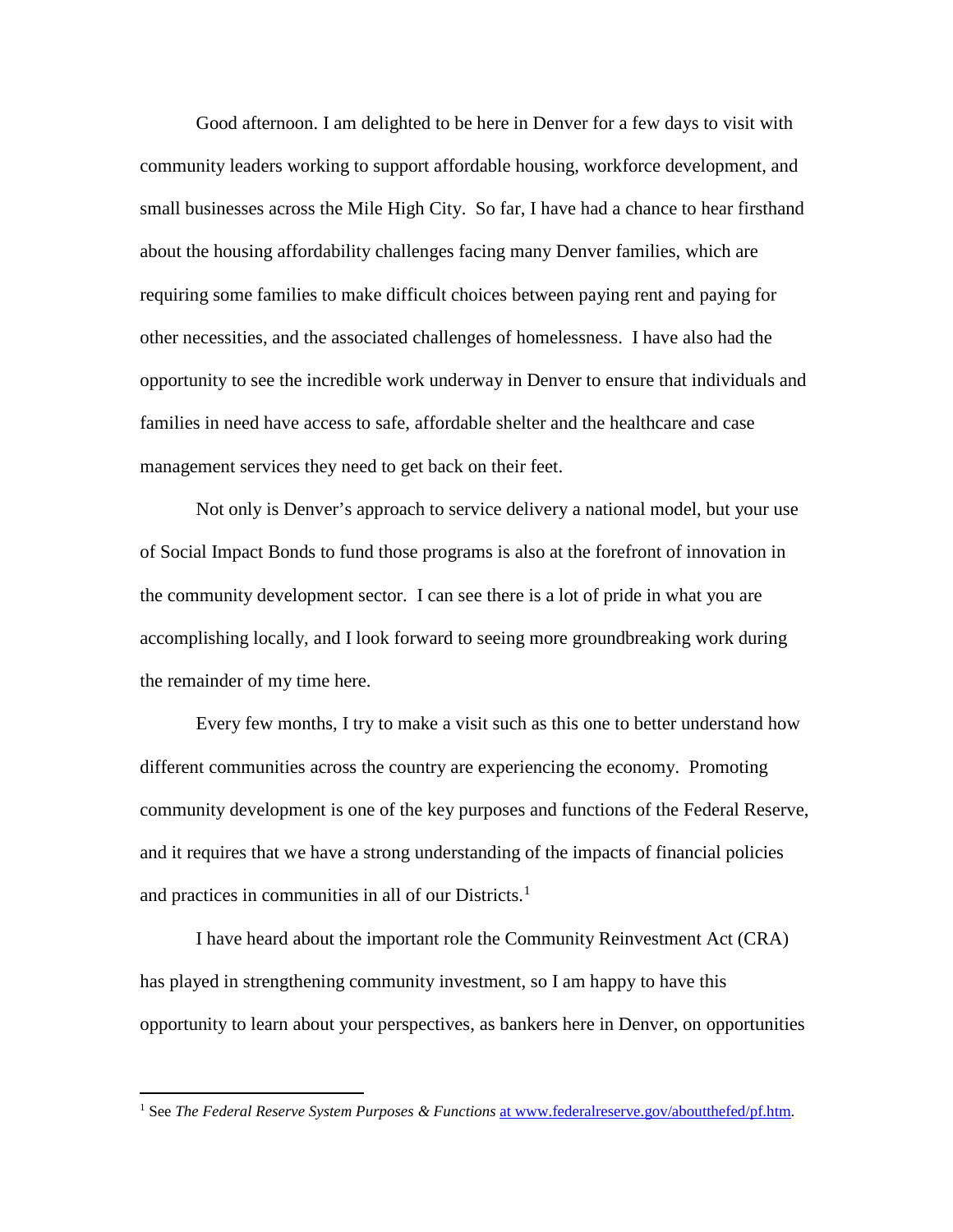for further improvement. This roundtable is the first of several that the Federal Reserve System will host in the next several months to hear directly from bankers, community members, practitioners, researchers, and others about improving the CRA's effectiveness in making credit available to lower-income areas. We are inviting representatives of other banking regulatory agencies to join us so that we can all benefit from learning from different local experiences with the CRA. Our hosts at the Reserve Banks will be taking notes, and a summary of the findings from this outreach initiative will be made public.

Before we get started, I want to say a few words about the interagency process for revising CRA regulations and the Federal Reserve's priorities. As you know, the Office of the Comptroller of the Currency recently published an Advance Notice of Proposed Rulemaking (ANPR) to solicit public comment on a variety of questions related to revising CRA regulations. Comments are due by November 19.

Last week, the Board heard from members of the Fed's Community Advisory Council that there may be some confusion about commenting on the ANPR because it was not published on an interagency basis. Even though the Federal Reserve did not join in the publication of the ANPR, we will be reading the comment letters in anticipation of working with the Comptroller and Federal Deposit Insurance Corporation on a joint proposal. We understand the importance of having the agencies work toward one set of CRA regulations that are clear and consistently applied and will do everything we can to make that possible. CRA regulations are complicated, and the regulators will benefit from perspectives from a variety of channels, so I encourage you all to submit comments. The CRA is too important to the financial well-being of communities across this country for banks and community members to disengage in any part of this process.

- 2 -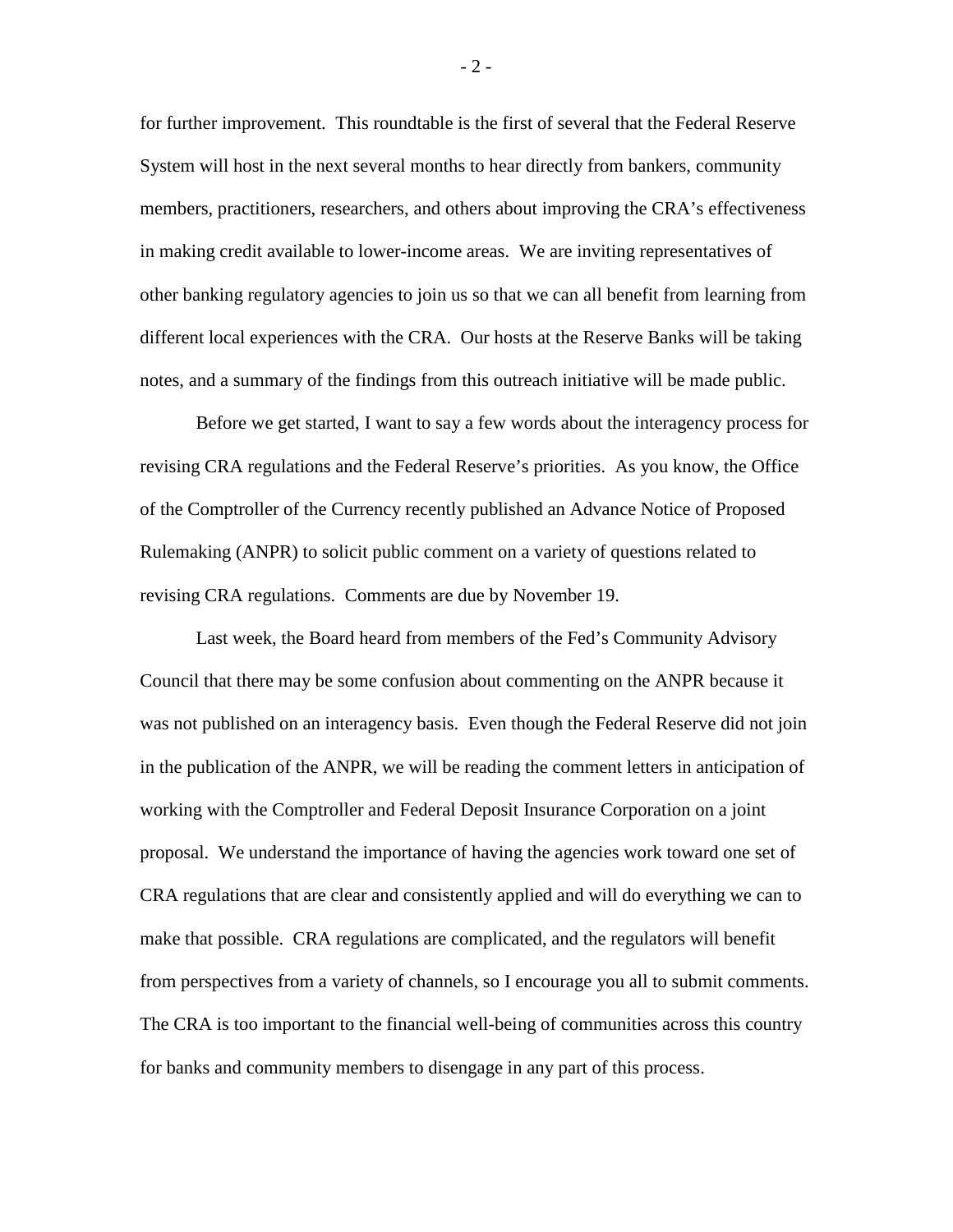The CRA has not only made more credit available in lower-income areas, but it has also helped to create a valuable community and economic development infrastructure. Revising the regulations will require careful consideration in order to strengthen that infrastructure. All of the agencies share the stated purpose of revising the regulations, which is to promote more, not less, CRA activity in underserved areas, as the Comptroller stated in recent testimony.<sup>[2](#page-3-0)</sup> Properly balancing the goals of simplifying and clarifying the regulations, with the goal of promoting more CRA activity through stronger local community engagement, will require careful consideration.

I want to emphasize the Board's commitment to regulatory revisions that strengthen the CRA's purpose, which is to encourage banks to help meet the credit needs of the communities they are chartered to serve, including low- and moderate-income neighborhoods. In that regard, there are a few principles that will guide our work.

First, we should update the area in which the agencies assess a bank's CRA activities while retaining the core focus on place. I look forward to hearing your suggestions about how we can broaden our evaluation of banks' CRA performances to take into account the technological advances that have made it possible for banks to serve customers remotely, while retaining the focus on local credit needs that vary from place to place. The Federal Reserve's research, surveys, and outreach point to an economy that is very strong on an aggregate level but significantly more varied at the community level, with many neighborhoods still struggling.

Second, the CRA regulations should be tailored to banks of different sizes and business models. Currently, the evaluation methods are tailored to banks of different

- 3 -

<span id="page-3-0"></span> <sup>2</sup> U.S. Senate Committee on Banking, Housing, and Urban Affairs.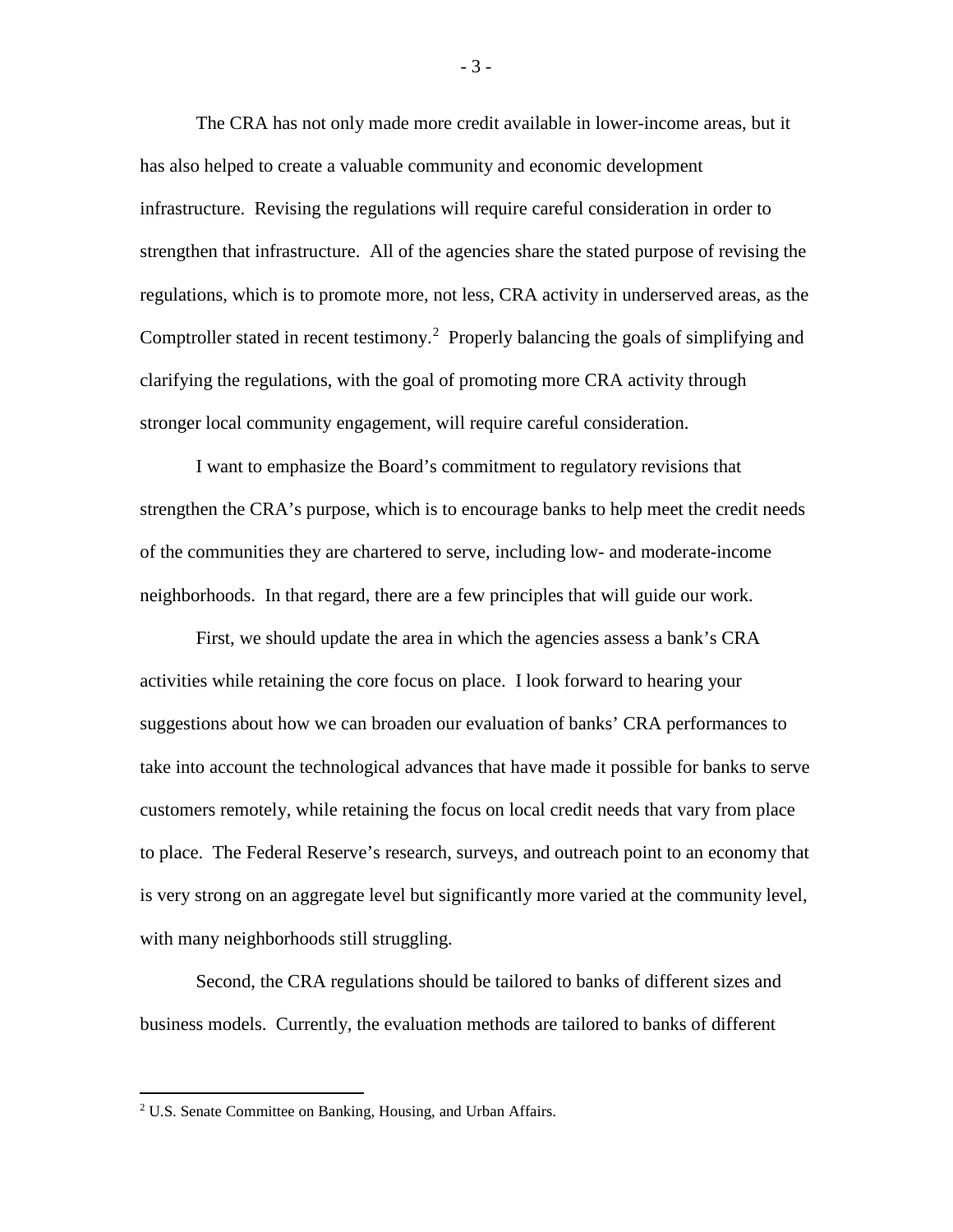sizes and business models. We should consider whether assessment areas also should be tailored to the business models employed by banks.

Third, any redesign of CRA regulations should be done with the goal of encouraging banks to seek out opportunities in underserved areas. This is not simply a question of expanding a bank's assessment area, but of providing more incentives for banks to more effectively address the needs in neighborhoods that they may already be serving with branches. For example, there are concerns that distortions may lead some areas to become credit hot spots, while others become credit deserts. Investments, such as Low-Income Housing Tax Credits, are in such high demand in some areas that there is little return on investment, while it is difficult to find investors in other areas. We believe that it is important for revisions to CRA regulations to address this type of market distortion to promote more lending and investment in smaller markets within a bank's footprint.

Fourth, the Federal Reserve is interested in promoting greater consistency and predictability in CRA evaluations and ratings. We see the value of clearer definitions and metrics that use publicly available information to identify local credit needs and opportunities.

Finally, it is important to recognize that the CRA is one of several mutually reinforcing laws. The central thrust of the CRA is to encourage banks to ensure that all creditworthy borrowers have fair access to credit. For banks to be successful in meeting the credit needs of their entire community, it has long been recognized that they must guard against discriminatory or unfair and deceptive lending practices.

- 4 -